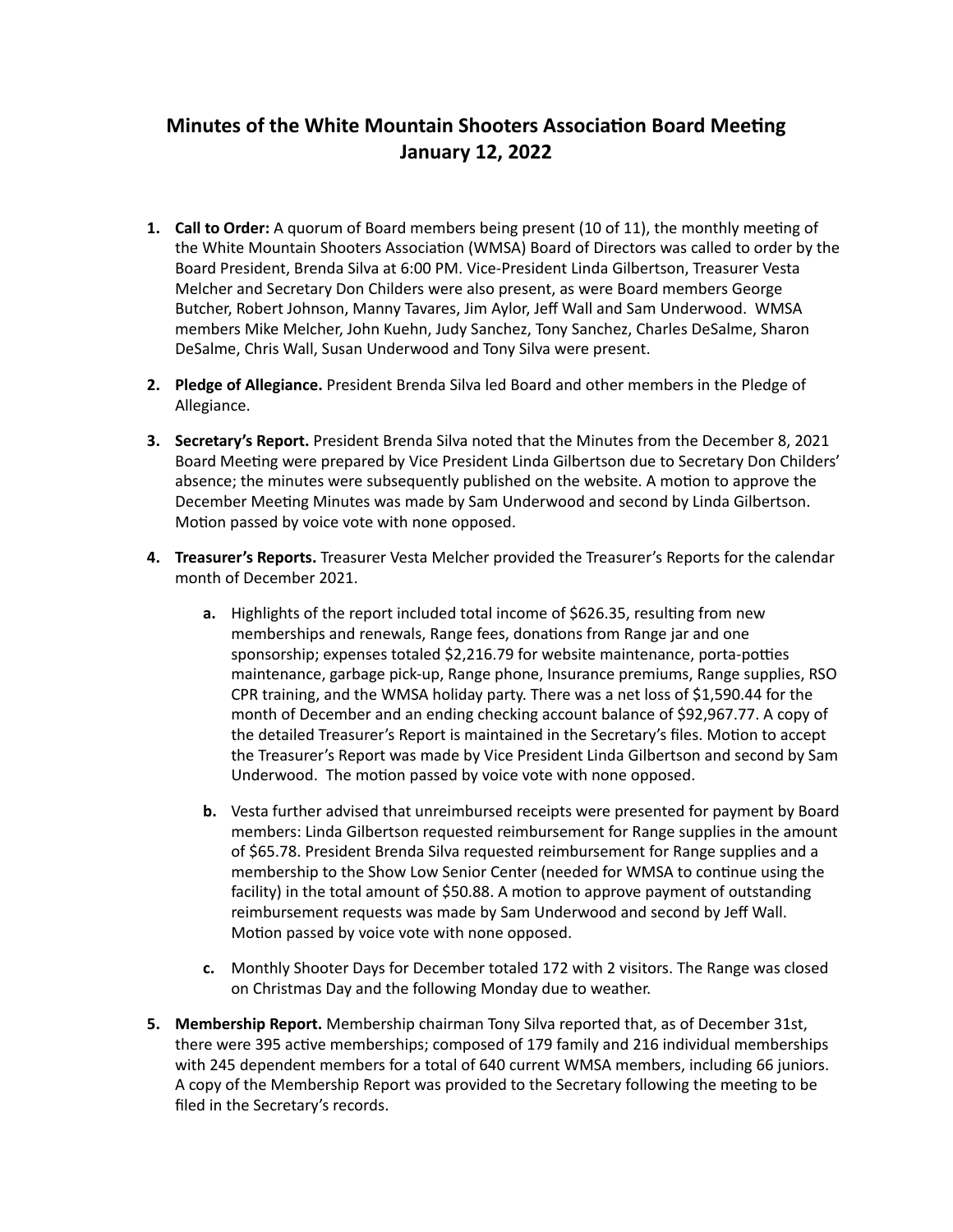- 6. **Publicity Secretary Report.** Vice President and Publicity Secretary Linda Gilbertson had nothing to report.
- **7.** Range Update. President Brenda Silva reported on the following topics.
	- a. Overall, shooter days and range fees are down for December due to poor weather.
	- b. Website updates.
		- **i.** Brenda and Vice President Linda Gilbertson are the only persons authorized to give instructions to Richelle Anderson for modifications/additions to the WMSA website.
		- **ii.** Following a brief discussion, the Muzzleloader Club info will be removed from the website since they are not meeting.
		- **iii.** Treasurer Vesta Melcher is coordinating the update of website information on the various Clubs and asked all Club Reps to contact her with changes. Specifically, the Bullseye Club needs a contact name and phone number.
		- **iv.** George Butcher continues to manage the Baywatch reservation and calendar program.
		- **v.** A comment about special interest shooting groups and formation of new clubs will be added to the website.
	- c. Sledders. Brenda related an episode of persons parking outside the Range gate and climbing the fence to gain access to the Range for sledding on the snow. Obviously, this is inappropriate and the persons involved were asked to leave.

## 8. **Old Business.**

- a. AZGFD Grant proposal for caretaker pad and multi-purpose building progress. President Brenda Silva reported on a conversation with Matt Schwarzkopf at AZGFD regarding funds available for grants to ranges; there is a total of \$100,000 available in Matt's area and he already has requests in excess of that amount. The AZGFD estimate for work at 2<sup>nd</sup> Knoll to construct the caretaker's pad and complete other State required infrastructure and engineering is \$247,000, not including the proposed building. Discussion: Board members clarified that all the ranges are competing for a share of the available \$100,000. The Board consensus is to not submit a grant request this year.
	- **i.** Motion by Jeff wall to establish a planning committee to set priorities for improvements at 2<sup>nd</sup> Knoll. Sam Underwood second. Volunteers for the committee are Jeff Wall, Sam Underwood and George Butcher. Motion passed by voice vote with none opposed.
	- **ii.** Brenda asked the new committee to develop a survey to determine the priorities of the WMSA general membership.
	- **iii.** Discussion: The original phase plan for the Range was developed six or seven years ago at a time when AZGFD was willing spend more money on shooting